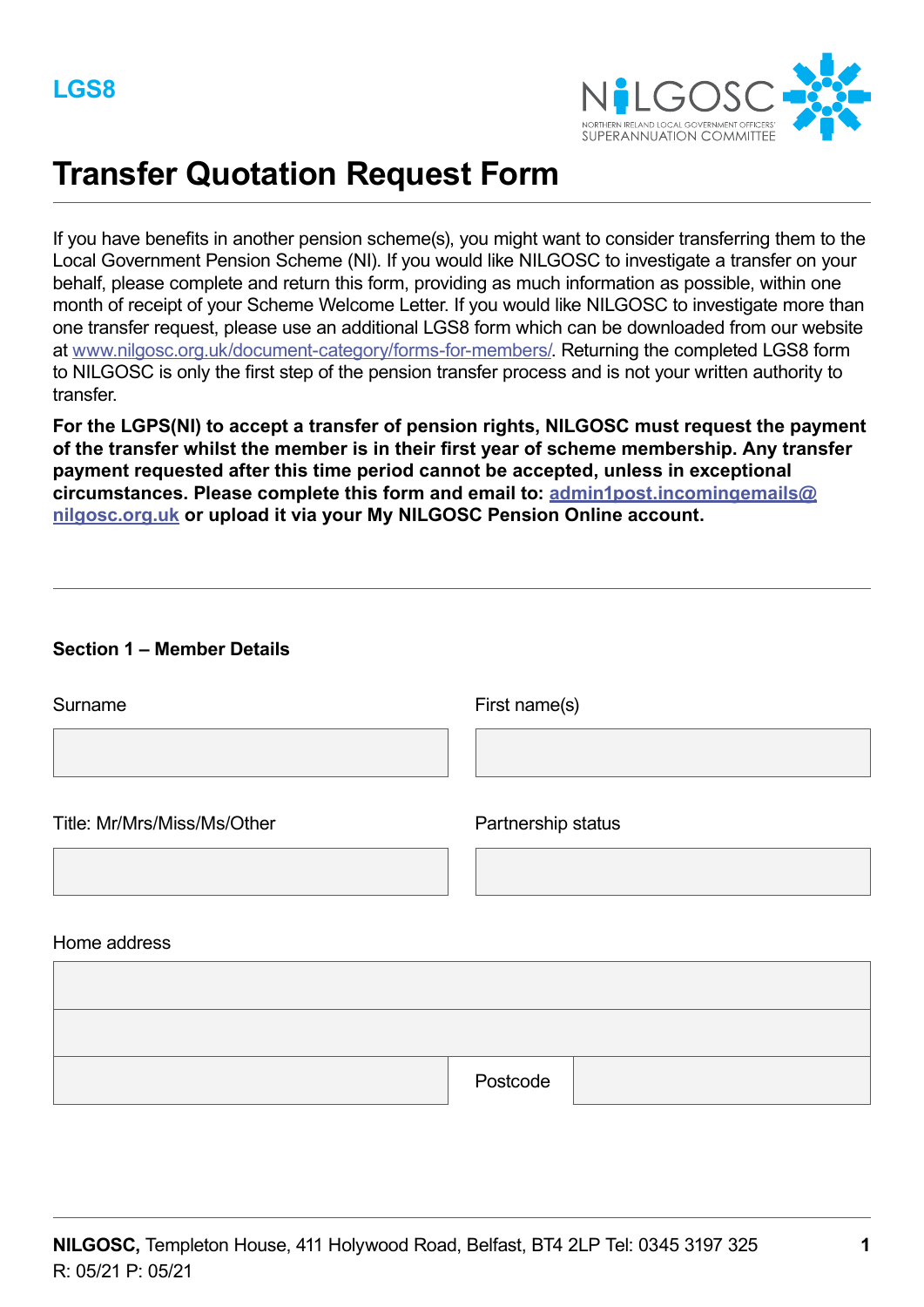# **LGS8 Transfer Quotation Request Form**



#### *Section 1 continued*

NILGOSC reference number Date of birth

Telephone number

Personal email address

## **Section 2 – Current Employer Details**

#### Full name of employer

# **Section 3 – Former Scheme Details**

Full name of employer

Dates of service:

#### Scheme name and address

of service:<br>
<u>ode</u><br>
ence number/Policy Postcode

Surname known by in this scheme Reference number/Policy number